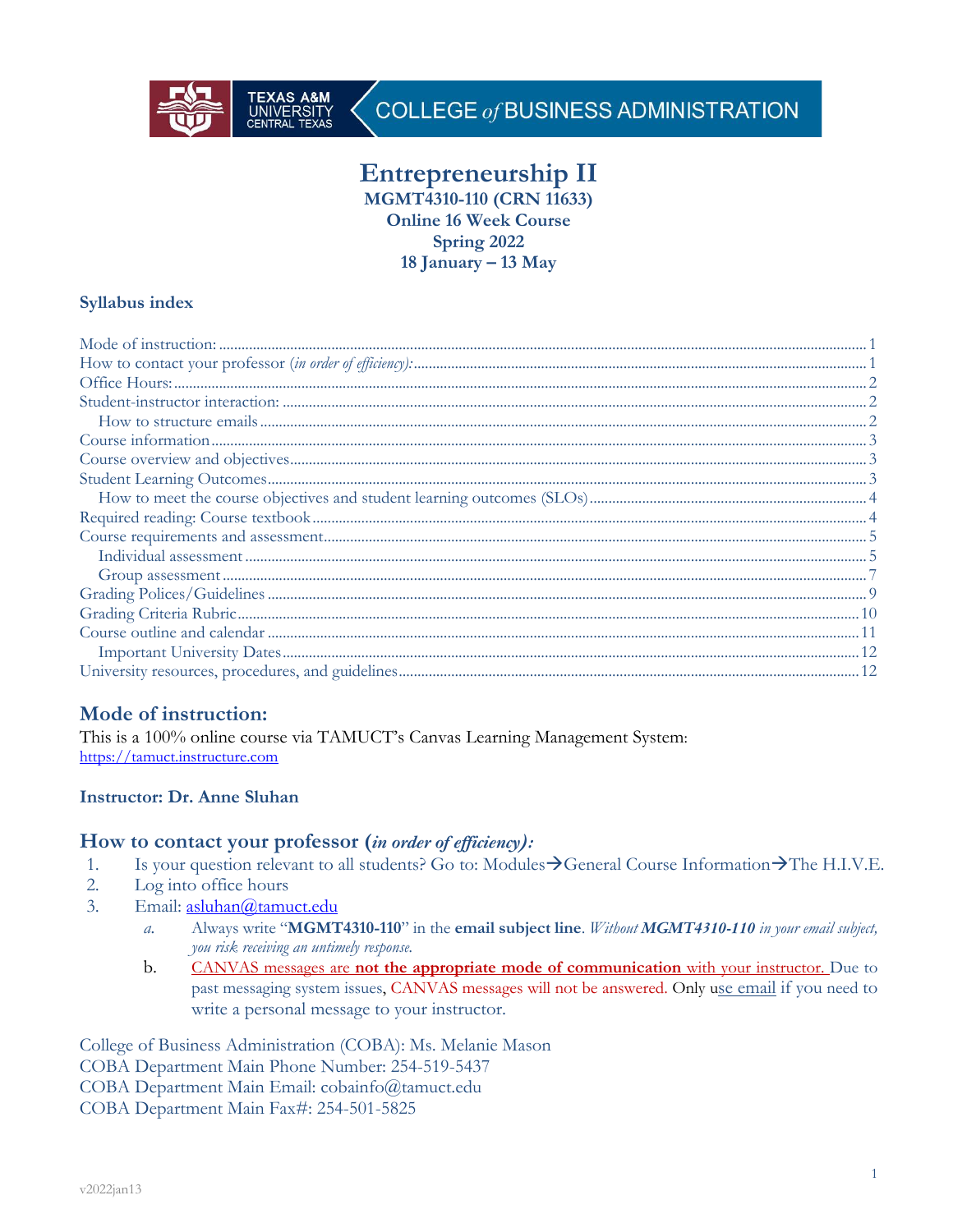# **Office Hours:**

Virtual office hours are held on Tuesdays & Thursdays from 13.00 – 15.00 CT via ZOOM & by appointment.

Join Zoom Meeting: https://cbs-dk.zoom.us/j/9911115052?pwd=NE1Vb1NxdHB3MWtkQ1BkQS9RMytqQT09

When you log into ZOOM during office hours, you land in a waiting room. Since office hours are conducted one-on-one, if you remain in the waiting room, it means other(s) are ahead of you. Every time someone enters the waiting room, Zoom pings me, so I know when you arrive. Students are welcomed in the order in which you arrive.

Looking forward to talking with you!

# **Student-instructor interaction:**

The best to interact with your instructor about the course is via the **H.I.V.E. (Knowledge Pool). Post general questions and discussion points that can benefit the entire class there.**

The H.I.V.E. is the **first place your instructor goes to interact with students about course-related questions** every day.

The H.I.V.E. **should be the first place** you check for the answers to your questions. **If you have a new question that is relevant for the entire class**, rather than sending an individual email to your instructor, *please post your question in the H.I.V.E.*

In the meantime, if you know an answer to a question someone posted*,* answer it! If you post a correct answer to the question before your instructor does, *you can earn extra credit*.

Emails (asluhan@tamuct.edu) are checked regularly and I endeavor to respond swiftly during weekdays. If personal emails are more appropriate for the H.I.V.E (=meaning, the question and answer will serve the entire class)., I will post the question and the answer it in the H.I.V.E. so everyone can benefit from the answer.

### **How to structure emails**

Required Subject line: **MGMT4310-110** & *call to action (what is the issue you need me to address?)*

Email subjects such as '[blank],''assignment,' 'call me,''question,' 'hey professor,' 'confusion,' 'deadline,' 'grade,' 'exam,' 'video,' 'paper,'<sup>a</sup> etc. are nonspecific and unsearchable/non-sortable in any given semester.

In the body of the email, summarize the issue and outline how you would like me to help.

<sup>&</sup>lt;sup>a</sup> These are examples of student email subject headers from previous semesters.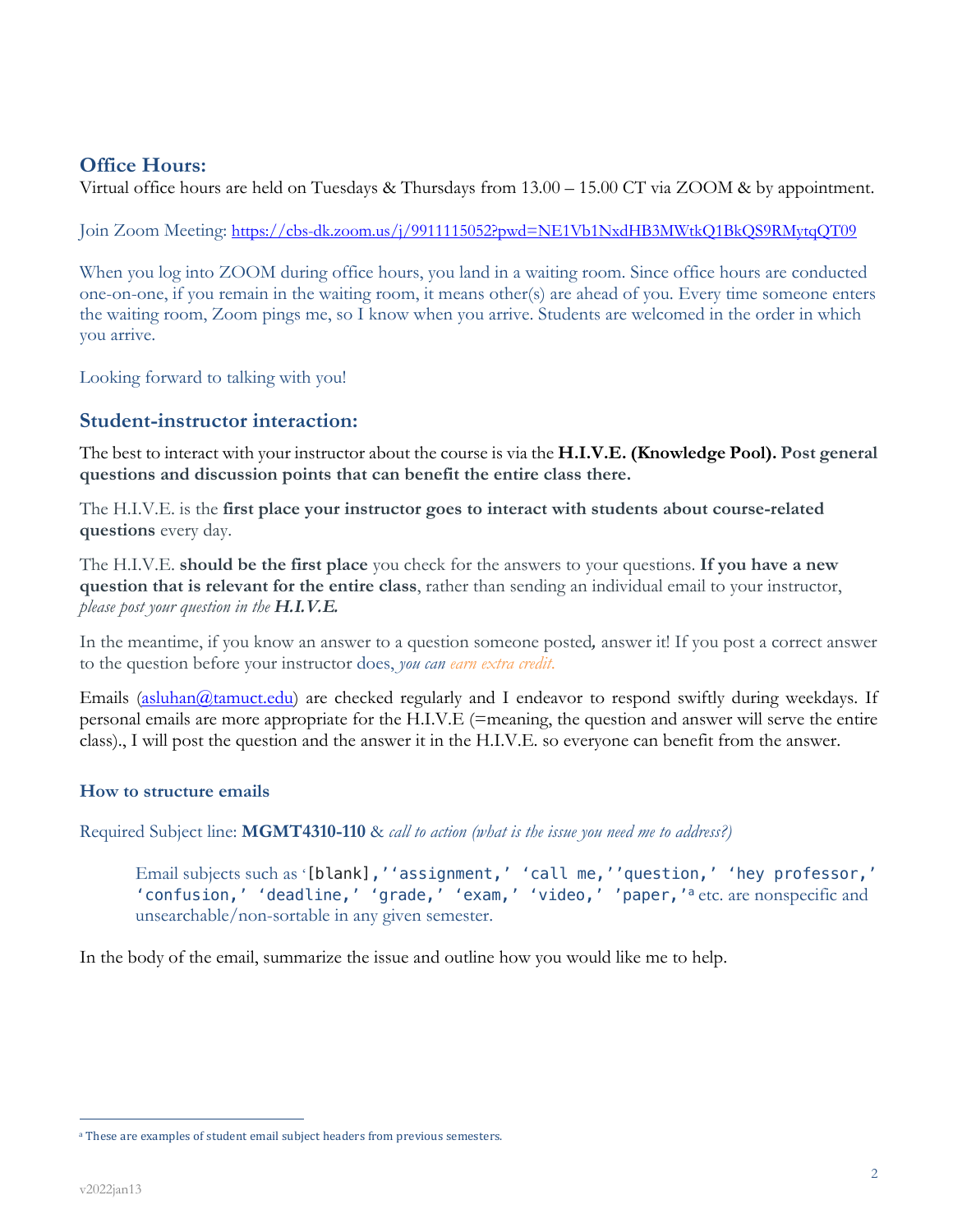You are encouraged to plan ahead, to familiarize yourself with all the detailed requirements of your assignments, ask clarifying questions well in advance of deadlines, and manage your time and your project team professionally. **An email sent to your instructor in the final hours before a deadline is unlikely to receive a satisfactory or a swift reply. Plan accordingly.**

Based on student performance in past semesters, as long as you plan your work in good time and submit critical questions about your assignments ahead of time, you will get helpful answers in due time so you need not feel last-minute stress up to your deadline.

### **Emergency Warning System for Texas A&M University-Central Texas**

SAFEZONE. SafeZone provides a public safety application that gives you the ability to call for help with the push of a button. It also provides Texas A&M University-Central Texas the ability to communicate emergency information quickly via push notifications, email, and text messages. All students automatically receive email and text messages via their myCT accounts.

Downloading SafeZone allows access to push notifications and enables you to connect directly for help through the app. You can download SafeZone from the app store and use your myCT credentials to log in. If you would like more information, you can visit the SafeZone website [www.safezoneapp.com].

To register SafeZone on your phone, please follow these 3 easy steps:

- 1. Download the SafeZone App from your phone store using the link below:
	- a. iPhone/iPad: [https://apps.apple.com/app/safezone/id533054756]
	- b. Android Phone / Tablet
		- [https://play.google.com/store/apps/details?id=com.criticalarc.safezoneapp]
- 2. Launch the app and enter your myCT email address (e.g.  $\{\text{name}\}\langle\omega\text{tamuct.edu}\rangle$ )
- 3. Complete your profile and accept the terms of service

# **Course information**

# **Course overview and objectives**

In this course, you will develop skills required to manage and grow a new venture past the start-up phase; apply general business concepts to the challenges facing entrepreneurs. This course draws upon a range of business disciplines including management, marketing, finance, and accounting to develop a business plan.

# **Student Learning Outcomes**

Upon completion of the course, the student should be able to:

- 1. Apply contemporary management knowledge in entrepreneurial operations,
- 2. Articulate a collection of practical considerations involved in managing an entrepreneurial business,
- 3. Formulate entrepreneurial marketing and build customer relationships,
- 4. Comprehend financial management principles of smaller firms,
- 5. Discuss and recognize the social and legal environment affecting small business, and
- 6. Prepare, present, and execute a viable business plan.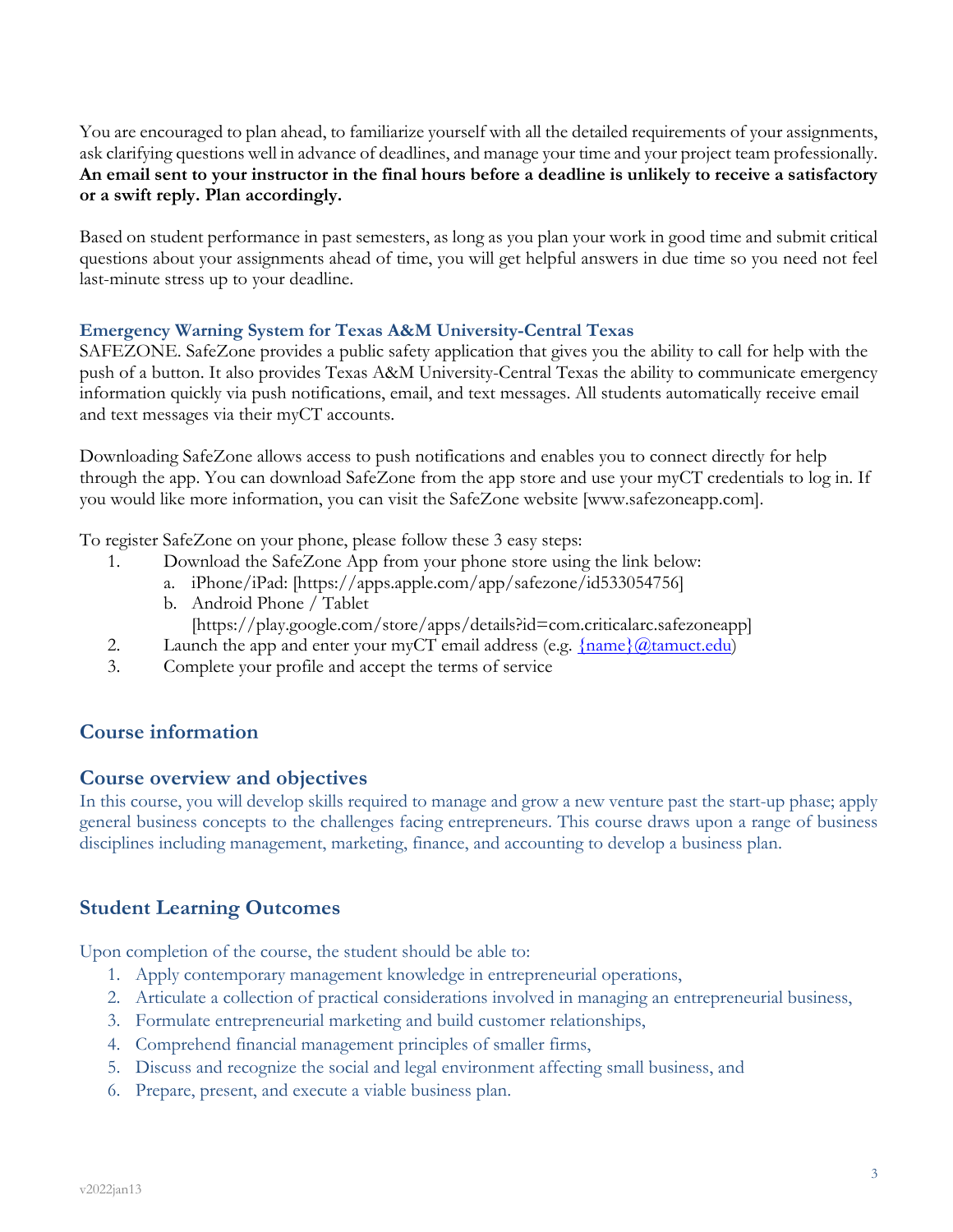### **How to meet the course objectives and student learning outcomes (SLOs)**

- **Familiarize yourself** with the Canvas classroom space immediately upon course start
- Thoroughly **read** and **understand** the course syllabus
- **Be responsible for the learning pace**, the course content, and the required quality for all assignments
- Thoroughly **read and understand** each chapter's content
- Actively and professionally **collaborate** with her/his group for all group assignments
- **Communicate professionally**, **consistently**, and in a timely manner
- **Lead oneself**, one's work group, and all class discussions with **integrity, honesty, and curiosity**
- **Finalize** all required work for this course on time (*this is the essence of a good manager and leader*)
- **Be accountable** to yourself, to your instructor, and to your colleagues in class
- **Take responsibility** for any significant issues that arise *as early as possible* and do not wait until the last minute to ask for help (when it is likely too late for your colleagues or your instructor to help you)
- Ask clarifying questions about *any and all* course material you do not understand
- **Give credit where credit is due:** accurately & appropriately cite all sources from where you derive information to support your work. This should be done both in CANVAS and in written assignments.

### **Required reading: Course textbook**

Bamford, C. E., & Bruton, G. D. Entrepreneurship: The Art, Science, and Process for Success. New York: McGraw-Hill Education. ISBN-13: 978-0078023187; ISBN-10: 0078023181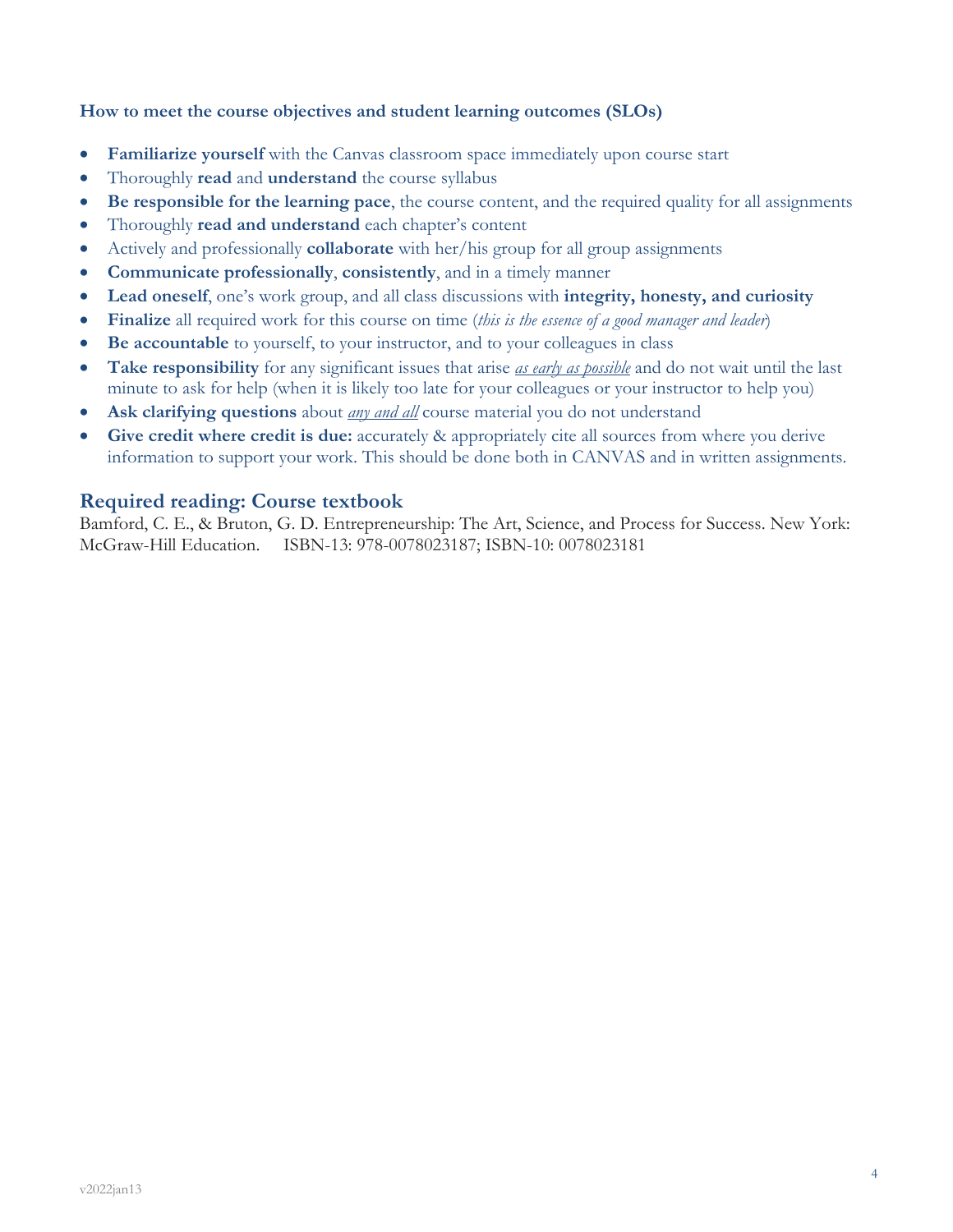### **Course requirements and assessment**

MGMT4310 requires students to perform both as individuals and in groups.

#### **Individual assessment**

#### **1. Preliminary assignment**

#### **2. Module Forum Discussions:**

Module forum discussions are designed to engage online conversations amongst students about module topics. This is an essential component of this course, as students typically share knowledge derived from their specific perspectives, ideas, and experiences. Forum discussions rely on the principles of learner-learner interaction to deepen your understanding of the material. Instructors rarely intervene in discussions, but every post is read and graded according to their appropriateness for that subject, degree of accuracy, and the extent to which a post/response furthers the conversation.

To receive a maximum grade for each forum discussion, students must make at least two posts, draw upon relevant external resources to support of their statements, and cite them appropriately:

1. a **primary post** should respond to all questions asked regarding the subject matter (questions to which answers will often be opinion or research based); and

2. at least one **response post** to a colleague's primary post in which you engage with your colleague's post and further the discussion in some way. A response must be a minimum of 3 sentences, be relevant to the fellow student's initial post, and extend the conversation in some way. Generic answers (e.g. 'Great job!' or 'I agree with what you say', etc. do not earn points).

Grading for forum discussions largely depends on your ability to a) follow instructions and b) write logical, well-considered, thoughtful, and justified answers (anchored in relevant external evidence that is cited appropriately). Students are encouraged to enjoy learner-learner interactions in the discussion fora and you should consider this online space as equivalent version of an in-class discussion. Rubrics are provided to indicate how you are assessed.

### **3. Midterm quiz**

There will be a midterm quiz in this course. Administered online, the quiz covers course material from the textbook, lectures, supplemental resources, and all assignments prior to the midterm.

### **4. Business plan**

Each student will complete a business startup/continuity plan for a business of her/his choosing (instructor approval required). The business plan provides students with the opportunity to develop an idea for a business concept. The audience for your business plan is potential investors.

All students will upload a business plan to Canvas by the deadline.

APA (7th ed.) guidelines will be used for formatting.

The final body of your business plan will be 8-12 pages in length. This does not include title pages, exhibits, reference pages, appendices, etc.). Writing should be free of spelling and grammar errors that detract for the overall message.

Grading checklist: Business Plan

| Activity                                                                                                    | Max.   |
|-------------------------------------------------------------------------------------------------------------|--------|
|                                                                                                             | points |
| Cover sheet/ table of contents (with page numbers)                                                          |        |
| Format: APA 6th ed. (double space, margins, general points neatness and appearance, grammar, and spelling). |        |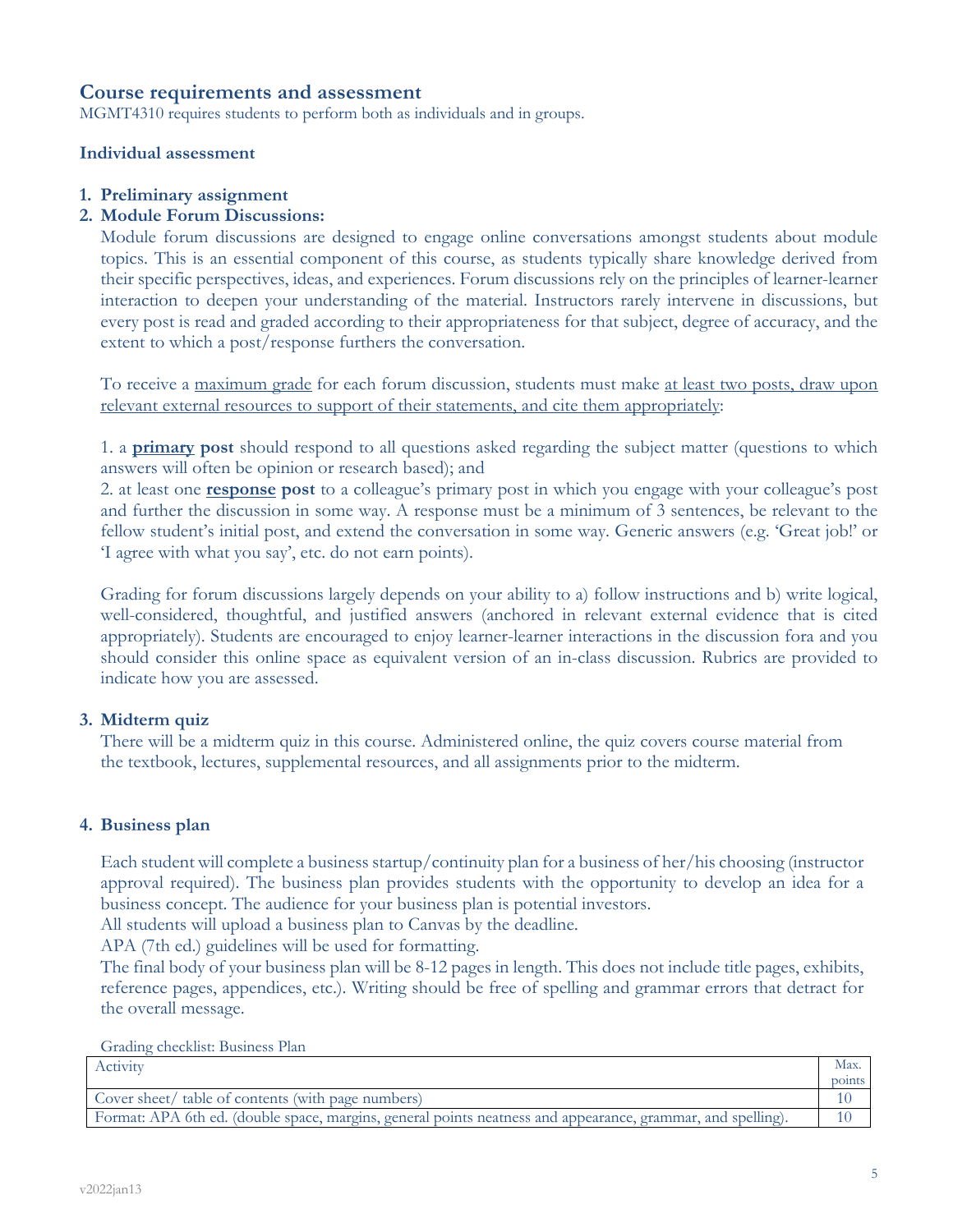| Executive Summary: summarizes business plan, provides an overview of the practice, motivates and excites the        | 30  |  |
|---------------------------------------------------------------------------------------------------------------------|-----|--|
| reader, describes business purpose, asks for specific funding                                                       |     |  |
| General business description/ Mission Statement: An overview of the company is provided which includes              | 30  |  |
| information regarding the reason for starting, mission statement, primary activity, company focus, goods and/or     |     |  |
| services provided, primary customers, and location.                                                                 |     |  |
| Industry Analysis: Provides complete information regarding industry size and maturity, opportunities & threats in   | 30  |  |
| the industry, overall outlook for the industry, major competitors. Explains how proposed product/service is         |     |  |
| distinct from others.                                                                                               |     |  |
| Management Plan: Form of business ownership was chosen, defined, and reasoning was given for the choice of          | 30  |  |
| ownership. Thorough explanation of how things will be accomplished.                                                 |     |  |
| Marketing Plan: Who are your customers, where are they, what do they want? Marketing of the business was            | 30  |  |
| thoroughly discussed including the identification of the target market and how they will be reached, customer       |     |  |
| needs and product characteristics, pricing, distribution, promotion.                                                |     |  |
| Operating plan: describes daily operation; general office layout; facilities and equipment; fee schedule; financial | 30  |  |
| policies.                                                                                                           |     |  |
| Financial Management: Start-up costs, financing strategies and concepts were discussed.                             | 30  |  |
| Other: Resume, references, supporting documents, etc.                                                               | 20  |  |
| Total possible points                                                                                               | 250 |  |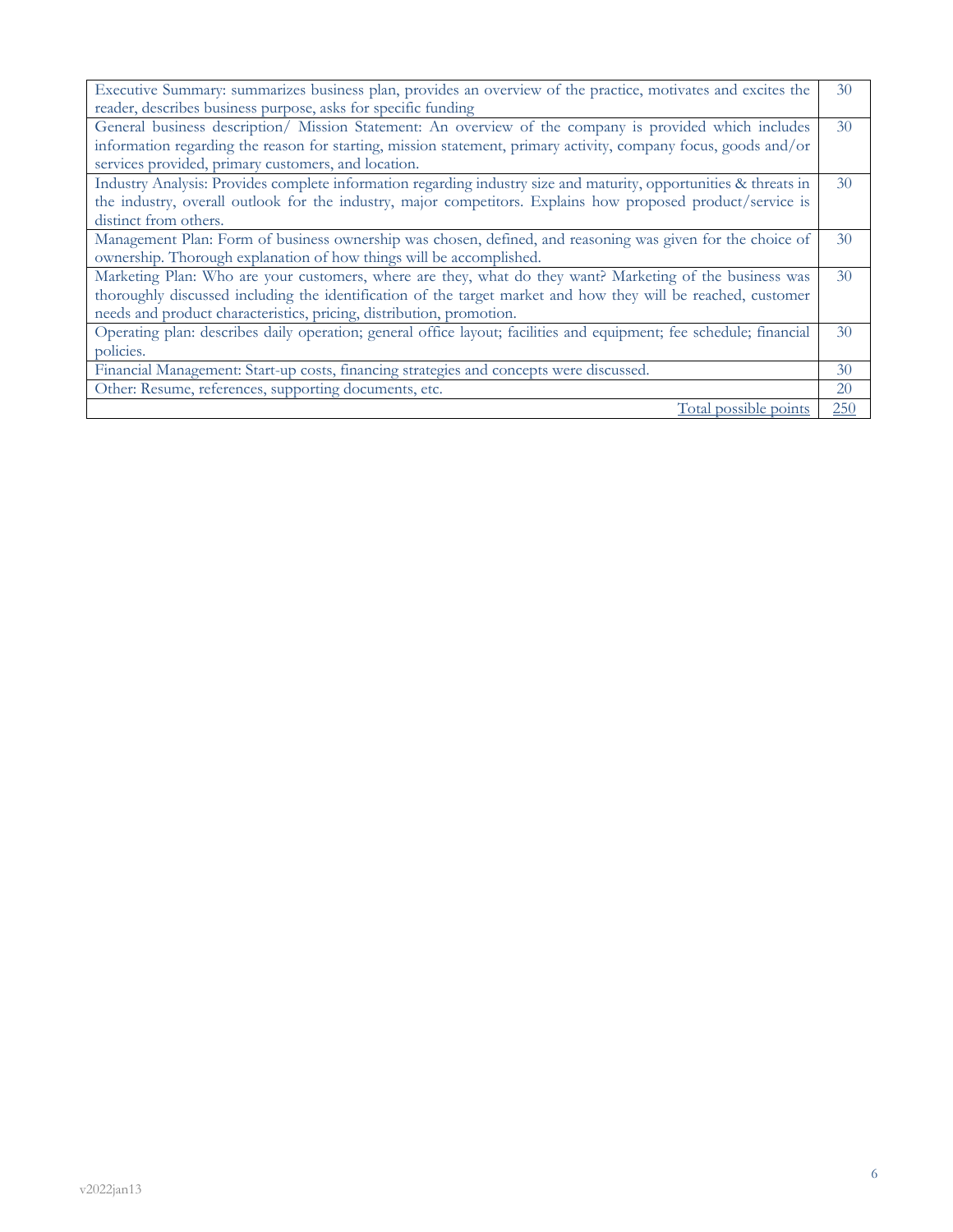### **Group assessment**

Students are assigned to groups at the end of the second week. Your group will produce three interconnected international business assignments: each building on the previous assignment (details found in the guidelines).

*"Why do we have to do group work in an online class?"*

*"Group projects are unrealistic - It is too difficult to coordinate around everyone's schedule!" "I work best alone and can't learn from working with anyone else." "I am always punished in groupwork by getting stuck with a bunch of free riders!" "Group work is a form of cruel and unusual punishment."*  … *and other objections*

As Natalia Peart confirms in *Forbes* (2019),

*"Our projects have become more complex, so the ability to work effectively as part of a team has also grown in importance. Given the increasingly global nature of work, your ability to collaborate, share knowledge and contribute to teams that can capitalize on a diversity of thinking and perspective in ways that everyone can benefit and drive to the shared outcomes is criticalb ."*

Group assignments create opportunities to collaborate with your peers and develop your professional, analytical, operational, and project management skills. Working with colleagues who have diverse work experiences, cultural backgrounds, areas of expertise, and educational credentials offer opportunities to fine tune your communication skills and negotiation competences. Indeed, project deadlines for online (international) collaboration simulates modern work conditions that you will likely face in your career. When you successfully navigate this set of projects, you should know more about the global business environment, how to plan an international entry strategy, and how to more efficiently lead yourself and others in your team.

The group assignment in this course reinforces skills relevant both to group and to individual work. These skills include the ability to break complex tasks into parts and steps, how plan and manage time, how refine understanding through plenary discussion and explanation, how to give and receive feedback on performance, how challenge assumptions, and how develop stronger communication skills. Ultimately, class assignments facilitate development of critical group project skills which are in high demand on the job market. For example, group projects help students develop skills specific to collaborative efforts relevant to global business settings.

Collaborative skills help students:

- o Tackle more complex problems than they could on their own,
- o Negotiate and delegate roles and responsibilities,
- o Share diverse perspectives,
- o Pool knowledge and skills,
- o Hold one another (and be held) accountable,
- o Receive social support and encouragement to take risks,
- o Develop new approaches to resolving differences,
- o Establish a shared identity with other group members,
- o Find effective peers to emulate,
- o Develop their own voices and perspectives in relation to peers.

<sup>&</sup>lt;sup>b</sup> Peart, N. (2019, September 10). The 12 most important skills you need to succeed at work. Forbes. https://www.forbes.com/sites/nataliapeart/2019/09/10/the-12-most-important-skills-you-need-to-succeed-at-work/?sh=614984611c6a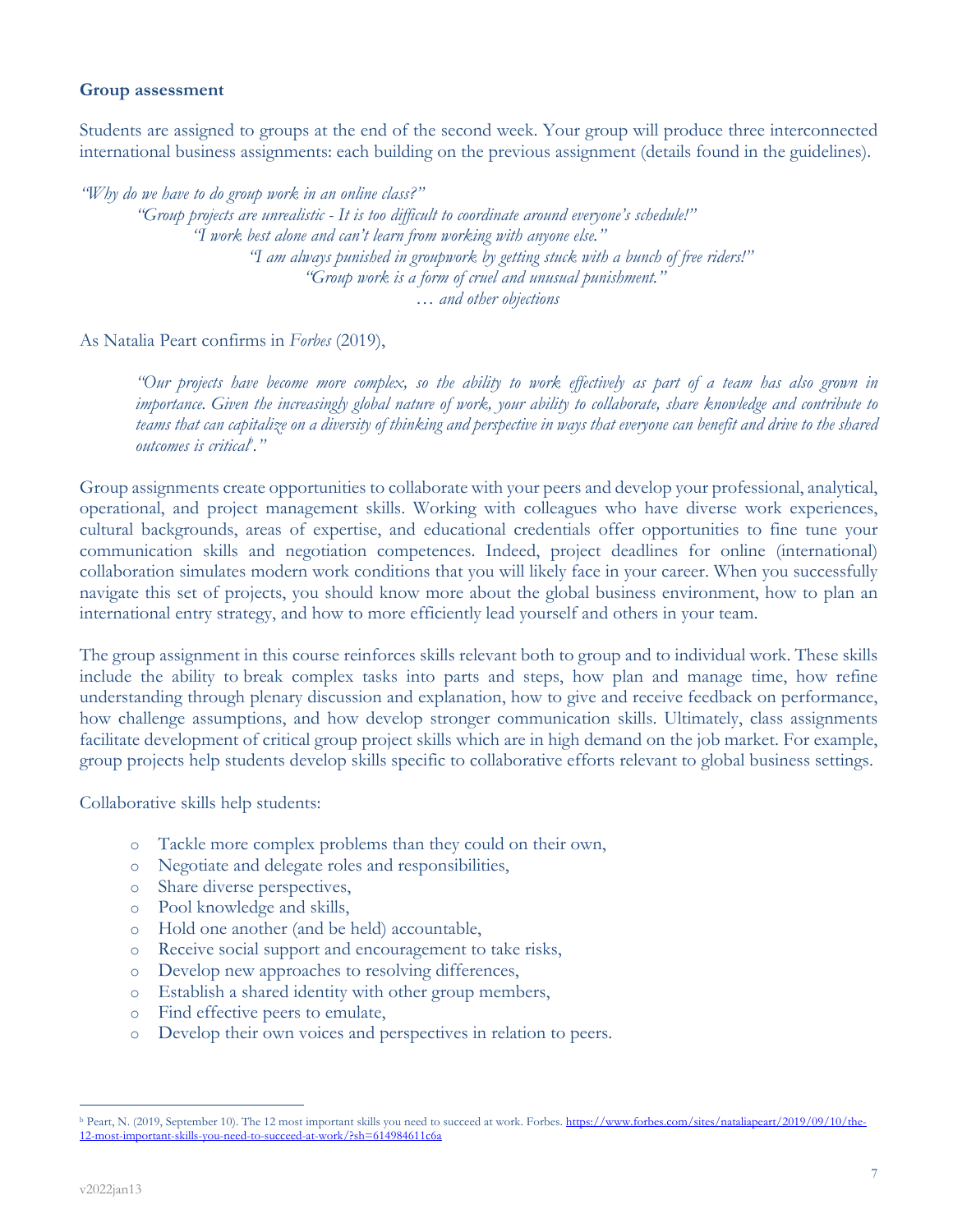### Small Entrepreneurial Business Management (SEBM) Workshop (Group project):

Students will choose with whom they would like to work in a 3-4 member group. Together, they will create a 60-minute workshop designed for a smaller entrepreneurial business owner. Any business must be able to benefit from your training module. Your workshop must include the following elements:

1. A 30-60 minute professional and engaging presentation that has been recorded; (In CANVAS Studio, or YouTube for example).

- 2. An electronic presentation (PowerPoint, Prezi, Multimedia, for example);
- 3. Any handouts that would benefit audience members;
- 4. Any applicable worksheets for the audience;
- 5. Facilitator's notes;
- 6. At least 10 recommended additional annotated resources;
- 7. At least 10 short answer questions.

You will be evaluated based on the project's professional completeness as well as the thoroughness of its content. Creativity is a bonus and will be rewarded. All materials will be uploaded to Canvas.

Potential (SEBM) Workshop training topics (including but not limited to):

| <b>Stress Management</b>               | Custo        |
|----------------------------------------|--------------|
| <b>Evaluating Employee Performance</b> | Small        |
| <b>Business Development</b>            | <b>Busin</b> |
| <b>Budgeting</b>                       | <b>Busin</b> |
| Human Resources                        | Accou        |
| <b>Employee Retention</b>              | Confli       |
| Leadership                             | Safety       |
| Sales/Marketing Strategies             | Time         |

**Customer Service** Small Business Laws and Regulations for the State of Texas **Business Communication Business Etiquette** Accounting and Financial Training Conflict Management Time Management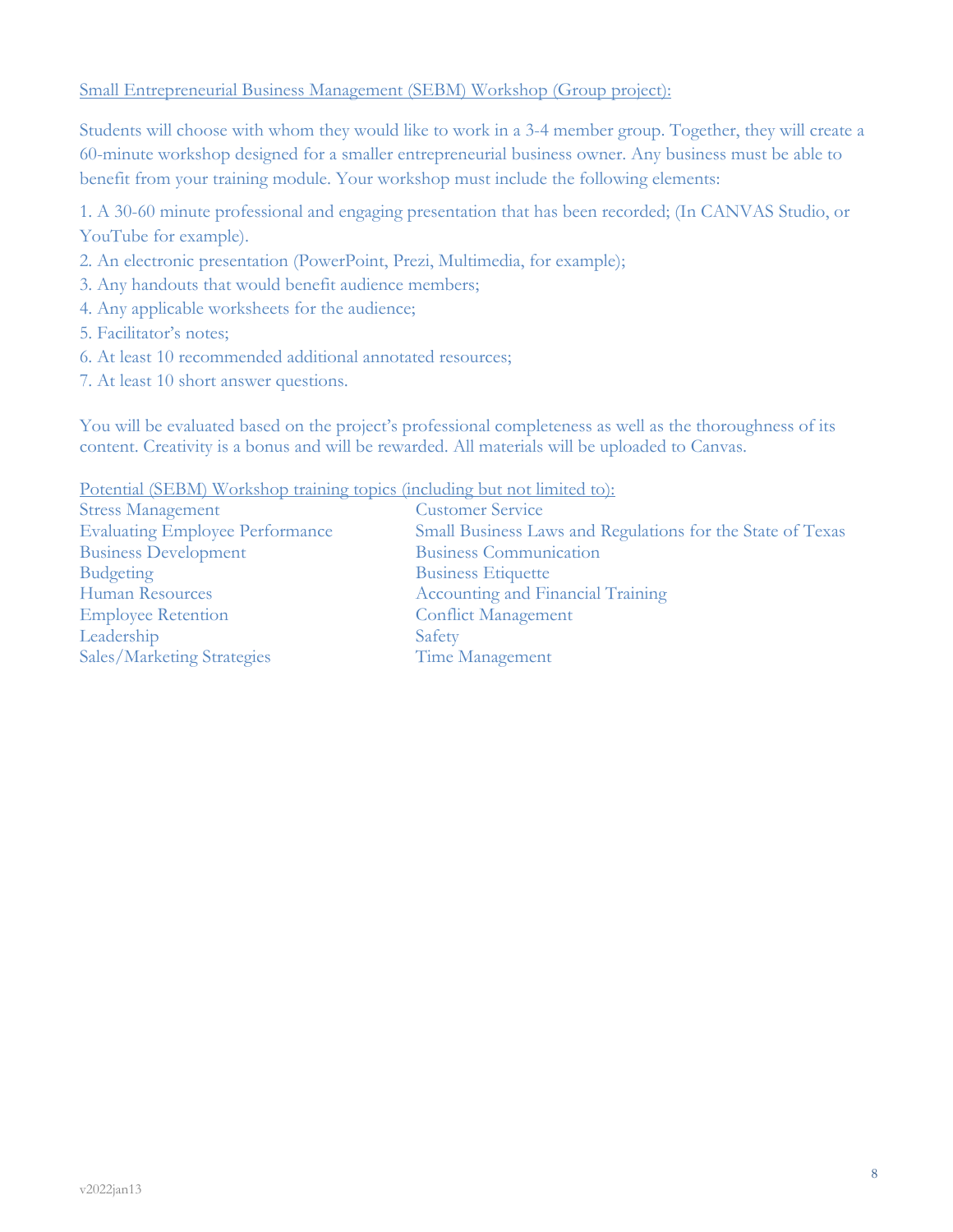# **Grading Polices/Guidelines**

- Required Studying: Modules are used for instruction in this online course. While Module Forum Discussions are the equivalent to face-to-face discussions, studying the materials in each module as instructed is the equivalent of attending a lecture. To succeed in this course, you must study all materials. Studying may include: instructor-created audio and/or video content (e.g., narrated presentation), instructor-provided content (e.g., a news segment about an event that impacts business strategy), reading notes, slides, and textbook chapters as instructed. All course material is used for assessment in exams.
- Individual performance: It is vital that you are active in the course and complete all work in a professional fashion. You are expected to read the chapters as assigned in the syllabus as well as all the relevant supplemental resources that may be found in the Module content folders for that period of time.
- Quality work: All work submitted for grading must be upper level quality, demonstrating understanding, effort, depth of analysis, grammatical structure, professionalism, and clear logical thought.
- Writing skills, spelling, and grammar: The content of all written assignments is how you are evaluated. While a few minor mistakes are acceptable and will not impact your grade, I reserve the right to remove of up 10% of the points of a written assignment for excessively bad grammar and spelling mistakes. Students who proofread, use spelling and grammar checking tools, and/or obtain help from the University Writing Center should not be affected by this policy.
- Identifying Submissions:
	- o Submission titles should be formatted: **StudentLastName\_Title\_of\_the\_assignment.docx**
- Submission Style Requirements:
	- o Submissions must align with The Publication Manual of the American Psychological Association  $(APA)$ ,  $7<sup>th</sup>$  ed.
	- o All written assignments must be submitted in **.DOC/.DOCX/.PDF** formats. *Other software formats cannot be marked for technical reasons (e.g. RTF, TXT, PAGES, IPYNB, DSC, WPD, QPF, etc.)*
- Due Dates and Late Submissions: Assignment instructions and deadlines are clear. Unless agreed upon **well in advance of the deadline in writing with the instructor**, all work must be submitted on time. Late submissions result in -20% per day.
- Changes to Syllabus: This syllabus serves as an instructional and study planning document. Every effort will be made to maintain the schedule and activities presented. However, it may be necessary to make modifications. Necessary changes will be announced on CANVAS as soon as possible.
- Sundown rule: Students have one (1) week (from the date the grade is published) to enquire about a grade on any assignment. *The exception to this rule is the last round of assignments and the Final Letter Grade* when enquiries must be made well in advance of grades being submitted to the Registrar.
- Peer evaluation: All group work is peer evaluated using a mandatory collective **Peer evaluation process**. Based on the grades agreed amongst peers, a student will either receive full points (100%) earned for the group assignment or a lower percentage. Participation in the final presentation is mandatory to receive credit.
	- o NOTE 1: No later than 24 hours after a peer evaluation due date, any team member may request that the instructor arbitrate team ratings. If arbitration is requested and conducted, the instructor's decision will be final.
	- o NOTE 2: In the unlikely event a student is "fired" from a group in accordance with conditions outlined in the team's charter, s/he must complete the remaining project sections alone with a maximum possible grade capped at **79%**. Furthermore, a "fired" student may not earn points for the Team presentation.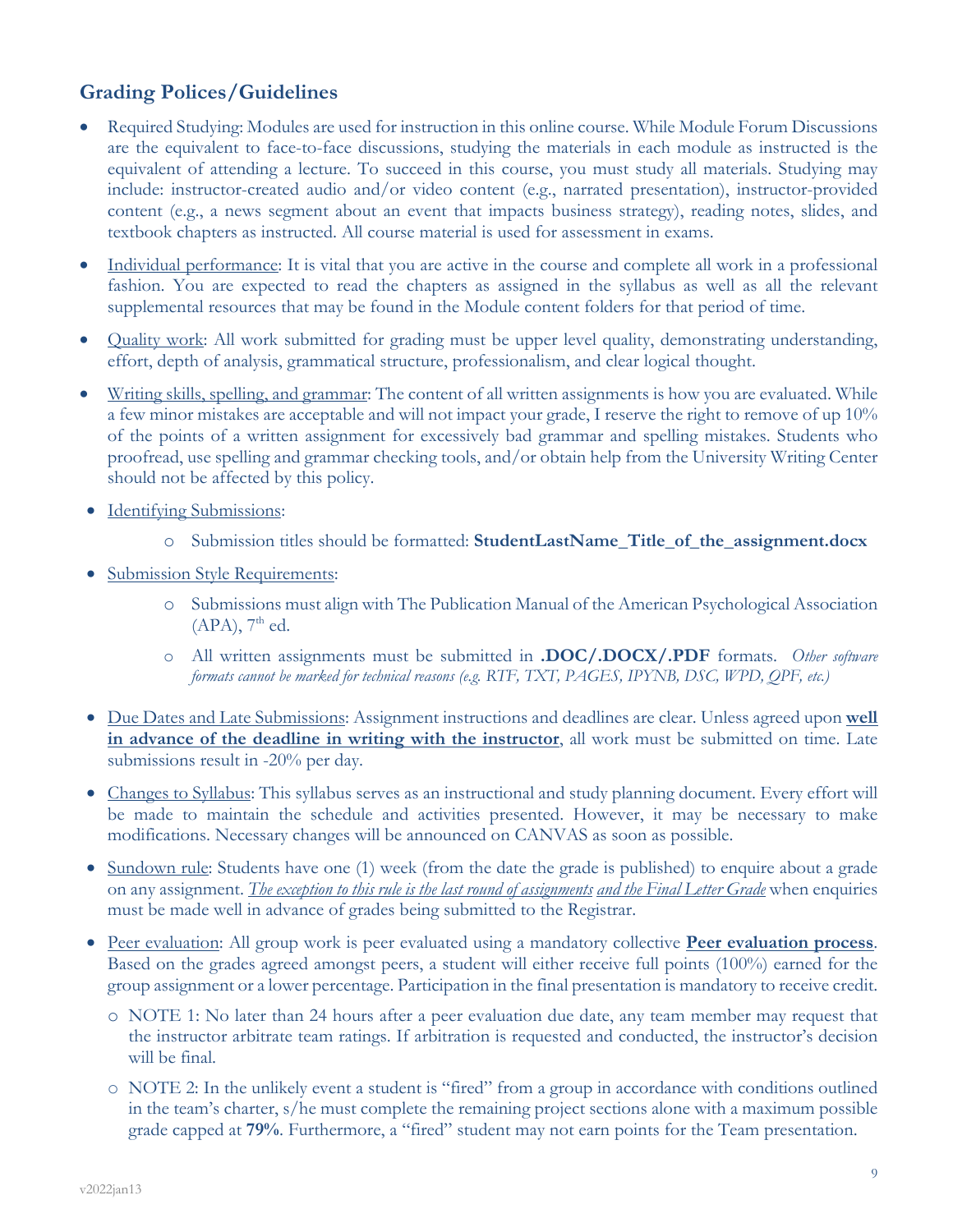o NOTE 3: A Peer Evaluation is required **for each group assignment before its grade may be published**.

# **Grading Criteria Rubric**

All grading rubrics are published in the respective assignment submission locations in Canvas. If you have any questions about the rubrics, don't hesitate to ask about them in the H.I.V.E.

A total of 1000 points are available in this class, assigned as follows:

| Assessment                                                                   | Maximum<br>points |
|------------------------------------------------------------------------------|-------------------|
| Preliminary assignment                                                       | 20                |
| Small Entrepreneurial Business Management (SEBM)<br>Workshop (Group project) | 300               |
| Business plan                                                                | 300               |
| Discussion forum participation (7)                                           | 280               |
| Midterm quiz                                                                 | 100               |
| Total points possible                                                        | 1000              |

| <b>Points</b> | Letter grade |
|---------------|--------------|
| 900-1000      |              |
| 800-899.99    |              |
| 700-799.99    |              |
| 600-699.99    |              |
| Below 600     |              |

### **Posting of Grades**

All grades will be posted in CANVAS and students should monitor their status there. I will attempt to post grades for all assignments within one week after the due date, unless otherwise noted.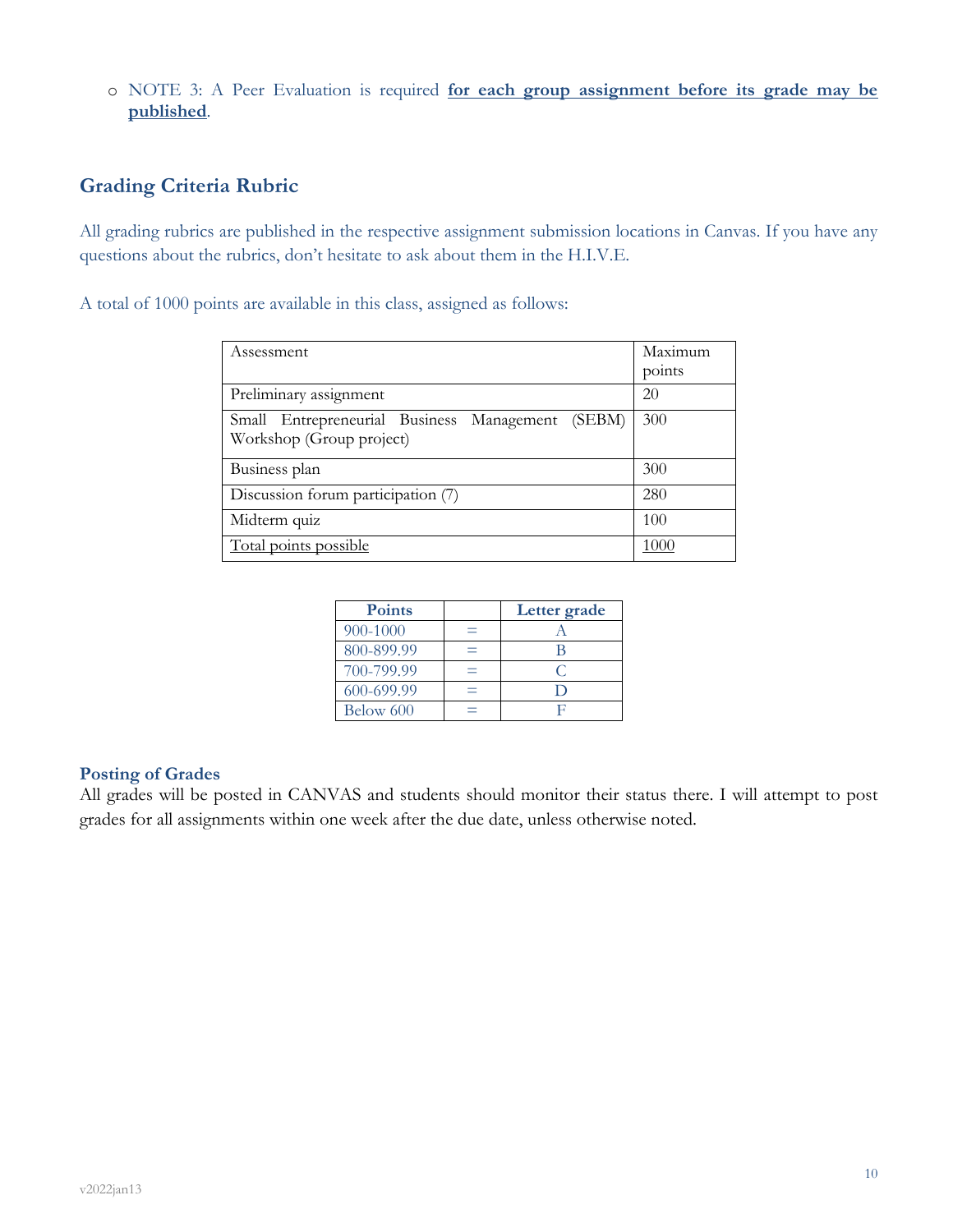# **Course outline and calendar**

Unless otherwise noted, all written assignments are due on Sundays of a corresponding week by 23:59. Exams open on Mondays of a corresponding week and remain open through the following Sunday until 23:59 (NB! Considering the large window of availability for exams, no make-ups are allowed.)

| Dates                            | Topic / Reading                                                                                             | Assignments & online activities                                                                                                                                                                                                                                                |
|----------------------------------|-------------------------------------------------------------------------------------------------------------|--------------------------------------------------------------------------------------------------------------------------------------------------------------------------------------------------------------------------------------------------------------------------------|
| Week 1<br>17-21 January          | Introduction                                                                                                | $\checkmark$<br>Read through syllabus in detail<br>$\checkmark$<br>Complete preliminary assignment in CANVAS<br>Post Discusssion forum submission 1: Student<br>$\checkmark$<br>introduction (required to show you are active in<br>the course).<br>Buy/rent the textbook<br>✓ |
| Week 2<br>24-28 January          | Ch 1 The 21 <sup>st</sup> Century Entrepreneur<br>Ch 2 Individual leadership &<br>entrepreneurial start-ups | Study all content provided in Canvas module<br>✓                                                                                                                                                                                                                               |
| Week 3<br>31 January –<br>4 Feb  | Ch 3: Business idea generation & initial<br>evaluation                                                      | D <sub>2</sub> (post & responses)<br>Deadline: Post SEBM team names/topic<br>✓                                                                                                                                                                                                 |
| Week 4<br>7 - 11 February        | Ch 4: External analysis                                                                                     | Study all content provided in Canvas module                                                                                                                                                                                                                                    |
| Week 5<br>$14 - 18$<br>February  | Ch 5: Business mission & strategy                                                                           | $D3$ (post $\breve{c}$ <sup>2</sup> responses)                                                                                                                                                                                                                                 |
| Week 6<br>$21 - 25$<br>February  | Ch 6 Analyzing cash flow & other<br>financial info                                                          | Deadline: SEBM workshop topic for approval<br>Deadline: Business plan topic for approval                                                                                                                                                                                       |
| Week 7<br>28 Feb - 4<br>March    | Ch 7: Financing & accounting                                                                                | D4 (post & responses)<br>✓<br>$\checkmark$ Midterm quiz                                                                                                                                                                                                                        |
| Week 8<br>7 - 11 March           | Ch 8: Financial analysis<br>Ch 9: Establishing the legal foundation                                         | Study all content provided in Canvas module                                                                                                                                                                                                                                    |
| 14 - 18 March                    | <b>SPRING BREAK</b>                                                                                         |                                                                                                                                                                                                                                                                                |
| Week 9<br>21 - 25 March          | Ch 10: Human resource management                                                                            | ✓<br>D5 (post & responses)<br>✓                                                                                                                                                                                                                                                |
| Week 10<br>28 March - 1<br>April | Ch 11: Marketing                                                                                            | Deadline SEBM workshop<br>v.                                                                                                                                                                                                                                                   |
| Week 11<br>4 - 8 April           | Ch 12: Establishing operations                                                                              | D6 (post & responses)                                                                                                                                                                                                                                                          |
| Week 12<br>11 - 15 April         | Ch 13: Exit/Harvest/Turnaround                                                                              | Study all content provided in Canvas module<br>V,                                                                                                                                                                                                                              |
| Week 13<br>18 - 22 April         | Ch 14 Franchising & purchasing a<br>going concern                                                           | Study all content provided in Canvas module<br>✓<br>D7 (post & responses)                                                                                                                                                                                                      |
| Week 14<br>25-29 April           | Course conclusion and finalization of<br>business plan                                                      |                                                                                                                                                                                                                                                                                |
| Week 15<br>2-6 May               |                                                                                                             | $\checkmark$ Submit final business plan                                                                                                                                                                                                                                        |
| Week 16<br>9-13 May              | Final course evaluation                                                                                     |                                                                                                                                                                                                                                                                                |

The schedule is subject to change, in which case a new syllabus w/modified version date will be published and students will be notified.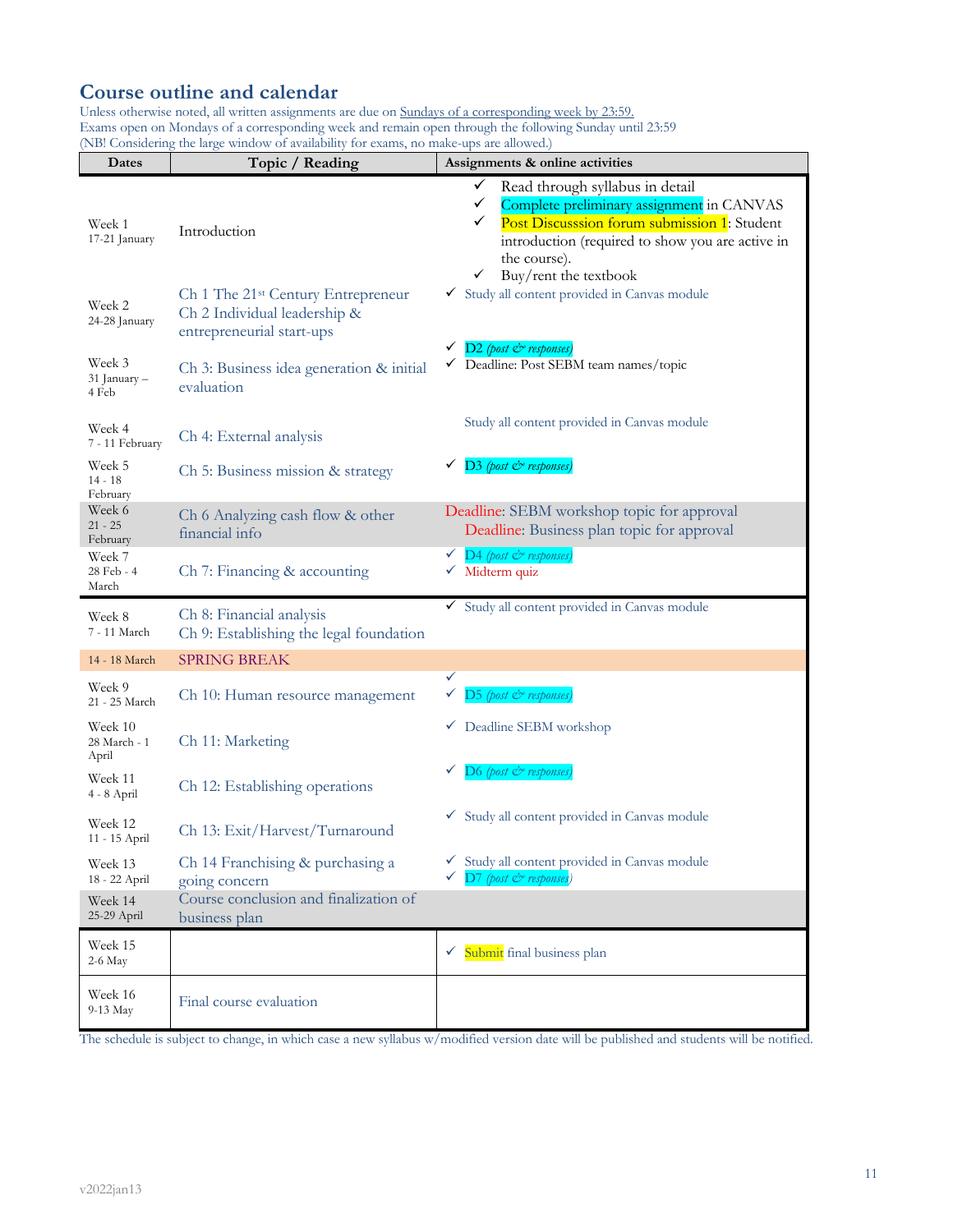### **Important University Dates** https://www.tamuct.edu/registrar/academic-calendar.html

### **Technology Requirements**

This course will use the A&M-Central Texas Instructure Canvas learning management system. We recommend the latest versions of Chrome or Firefox browsers. Canvas no longer supports any version of Internet Explorer.

Logon to A&M-Central Texas Canvas [https://tamuct.instructure.com/] or access Canvas through the TAMUCT Online link in myCT [https://tamuct.onecampus.com/]. You will log in through our Microsoft portal.

Username: Your MyCT email address. Password: Your MyCT password

### **Canvas Support**

Use the Canvas Help link, located at the bottom of the left-hand menu, for issues with Canvas. You can select "Chat with Canvas Support," submit a support request through "Report a Problem," or call the Canvas support line: 1-844-757-0953. For issues related to course content and requirements, contact your instructor.

### **Online Proctored Testing**

A&M-Central Texas uses Proctorio for online identity verification and proctored testing. This service is provided at no direct cost to students. If the course requires identity verification or proctored testing, the technology requirements are: Any computer meeting the minimum computing requirements, plus web camera, speaker, and microphone (or headset). Proctorio also requires the Chrome web browser with their custom plug in.

### **Other Technology Support**

For log-in problems, students should contact Help Desk Central, 24 hours a day, 7 days a week Email: helpdesk@tamu.edu Phone: (254) 519-5466 Web Chat: [http://hdc.tamu.edu] *Please let the support technician know you are an A&M-Central Texas student.*

# **University resources, procedures, and guidelines**

### Drop Policy

If you discover that you need to drop this class, you must complete the **Drop Request** Dynamic Form through Warrior Web.

https://dynamicforms.ngwebsolutions.com/casAuthentication.ashx?InstID=eaed95b9-f2be-45f3-a37d-46928168bc10&targetUrl=https%3A%2F%2Fdynamicforms.ngwebsolutions.com%2FSubmit%2FForm%2FStart%2F53b8369e-0502-4f36-be43-f02a4202f612

Faculty cannot drop students; this is always the responsibility of the student. The Registrar's Office will provide a deadline on the Academic Calendar for which the form must be completed. Once you submit the completed form to the Registrar's Office, you must go into Warrior Web and confirm that you are no longer enrolled. If you still show as enrolled, FOLLOW-UP with the Registrar's Office immediately. You are to attend class until the procedure is complete to avoid penalty for absence. Should you miss the drop deadline or fail to follow the procedure, you will receive an F in the course, which may affect your financial aid and/or VA educational benefits.

### **Academic Integrity**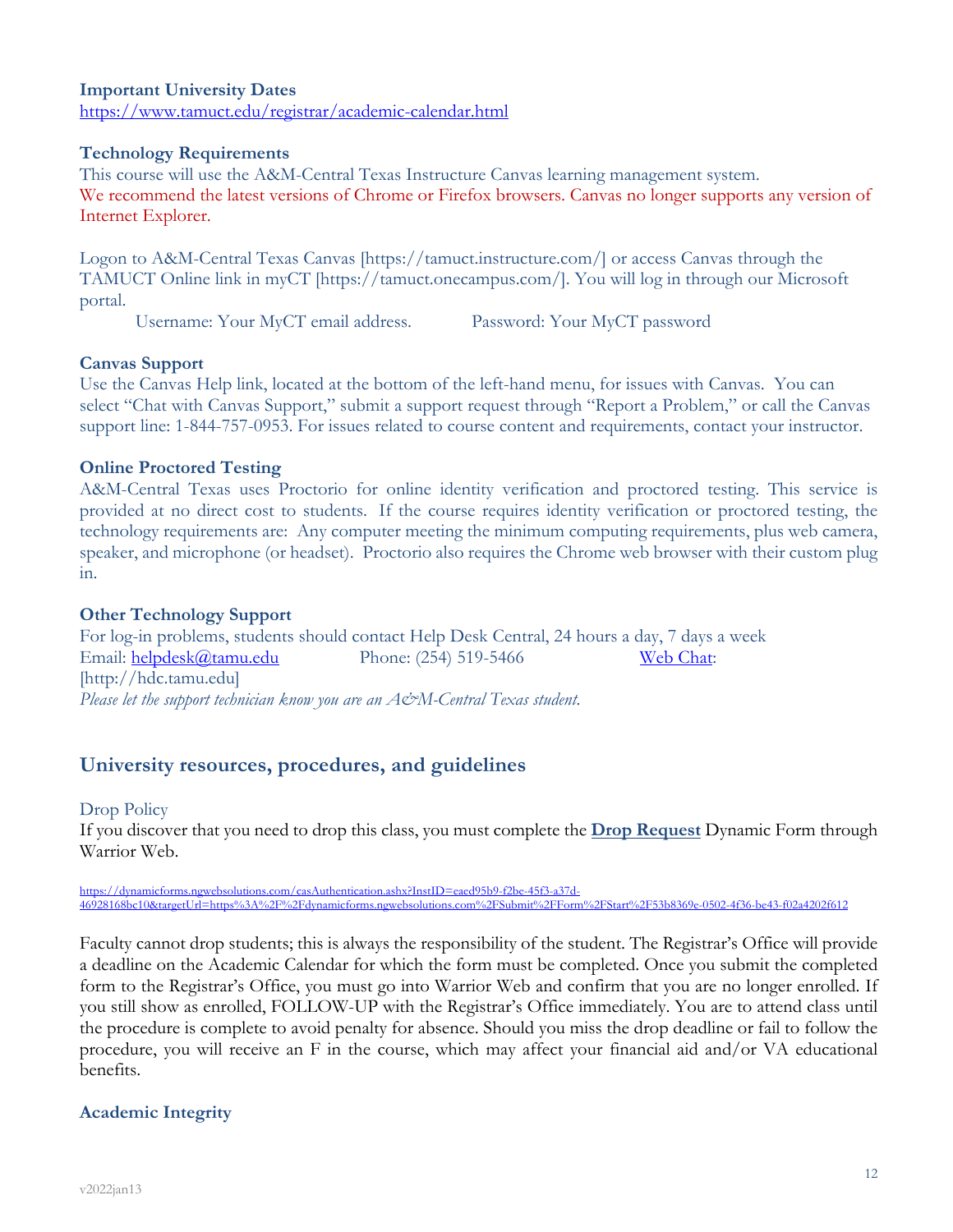Texas A&M University -Central Texas values the integrity of the academic enterprise and strives for the highest standards of academic conduct. A&M-Central Texas expects its students, faculty, and staff to support the adherence to high standards of personal and scholarly conduct to preserve the honor and integrity of the creative community. Academic integrity is defined as a commitment to honesty, trust, fairness, respect, and responsibility. Any deviation by students from this expectation may result in a failing grade for the assignment and potentially a failing grade for the course. Academic misconduct is any act that improperly affects a true and honest evaluation of a student's academic performance and includes, but is not limited to, working with others in an unauthorized manner, cheating on an examination or other academic work, plagiarism and improper citation of sources, using another student's work, collusion, and the abuse of resource materials. All academic misconduct concerns will be referred to the university's Office of Student Conduct. Ignorance of the university's standards and expectations is never an excuse to act with a lack of integrity. When in doubt on collaboration, citation, or any issue, please contact your instructor before taking a course of action.

For more information regarding the Student Conduct process, https://www.tamuct.edu/student-affairs/studentconduct.html If you know of potential honor violations by other students, you may submit a report https://cm.maxient.com/reportingform.php?TAMUCentralTexas&layout\_id=0

### **Academic Accommodations**

At Texas A&M University-Central Texas, we value an inclusive learning environment where every student has an equal chance to succeed and has the right to a barrier-free education. The Warrior Center for Student Success, Equity and Inclusion is responsible for ensuring that students with a disability receive equal access to the university's programs, services and activities. If you believe you have a disability requiring reasonable accommodations, please contact the Office of Access and Inclusion, WH-212; or call (254) 501-5836. Any information you provide is private and confidential and will be treated as such.

For more information, please visit our **Access & Inclusion** Canvas page (log-in required) https://tamuct.instructure.com/courses/717

### **Important information for Pregnant and/or Parenting Students**

Texas A&M University-Central Texas supports students who are pregnant and/or parenting. In accordance with requirements of Title IX and related guidance from US Department of Education's Office of Civil Rights, the Dean of Student Affairs' Office can assist students who are pregnant and/or parenting in seeking accommodations related to pregnancy and/or parenting. Students should seek out assistance as early in the pregnancy as possible. For more information, please visit Student Affairs [https://www.tamuct.edu/studentaffairs/pregnant-and-parenting-students.html]. Students may also contact the institution's Title IX Coordinator. If you would like to read more about these **requirements and guidelines** online, please visit the website http://www2.ed.gov/about/offices/list/ocr/docs/pregnancy.pdf

Title IX of the Education Amendments Act of 1972 prohibits discrimination on the basis of sex and gender– including pregnancy, parenting, and all related conditions. A&M-Central Texas is able to provide flexible and individualized reasonable accommodation to pregnant and parenting students. All pregnant and parenting students should contact the Associate Dean in the Division of Student Affairs at (254) 501-5909 to seek out assistance. Students may also contact the University's Title IX Coordinator.

### **Tutoring**

Tutoring is available to all A&M-Central Texas students, both virtually and in-person. Student success coaching is available online upon request.

If you have a question, are interested in becoming a tutor, or in need of success coaching contact the Warrior Center for Student Success, Equity and Inclusion at (254) 501-5836, visit the Warrior Center at 212 Warrior Hall, or by emailing WarriorCenter@tamuct.edu.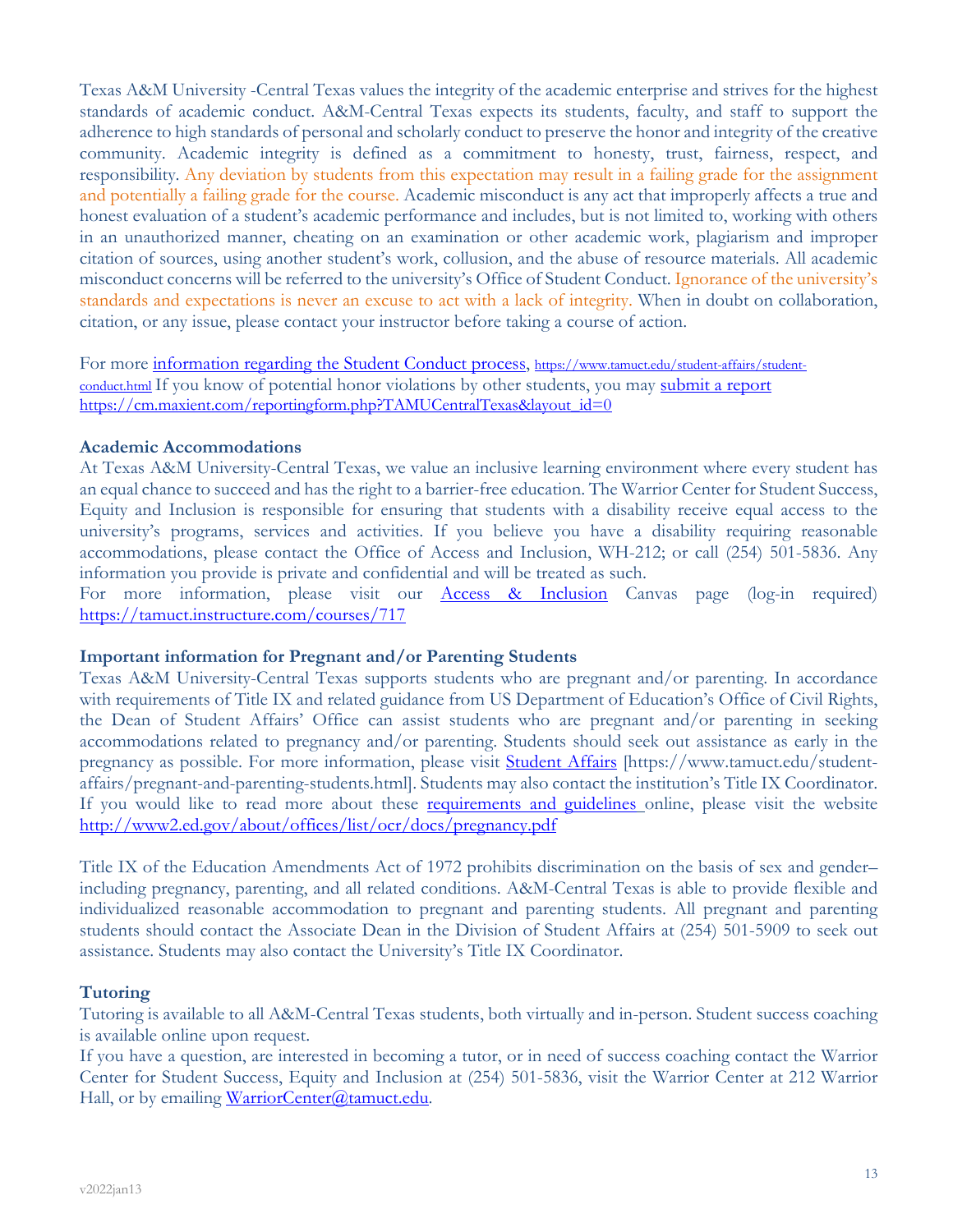To schedule tutoring sessions and view tutor availability, please visit Tutor Matching Services https://tutormatchingservice.com/TAMUCT or visit the Tutoring Center in 111 Warrior Hall.

Chat live with a remote tutor 24/7 for almost any subject from on your computer! Tutor.com is an online tutoring platform that enables A&M-Central Texas students to log in and receive online tutoring support at no additional cost. This tool provides tutoring in over 40 subject areas except writing support. Access Tutor.com through Canvas.

### **University Writing Center**

University Writing Center: Located in Warrior Hall 416, the University Writing Center (UWC) at Texas A&M University–Central Texas (A&M–Central Texas) is a free service open to all A&M–Central Texas students. For the Spring 2022 semester, the hours of operation are from 10:00 a.m.-5:00 p.m. Monday thru Thursday in Warrior Hall 416 (with online tutoring available every hour as well) with satellite hours available online only Monday thru Thursday from 6:00-9:00 p.m. and Saturday 12:00-3:00 p.m.

Tutors are prepared to help writers of all levels and abilities at any stage of the writing process. While tutors will not write, edit, or grade papers, they will assist students in developing more effective composing practices. By providing a practice audience for students' ideas and writing, our tutors highlight the ways in which they read and interpret students' texts, offering guidance and support throughout the various stages of the writing process. In addition, students may work independently in the UWC by checking out a laptop that runs the Microsoft Office suite and connects to WIFI, or by consulting our resources on writing, including all of the relevant style guides. Whether you need help brainstorming ideas, organizing an essay, proofreading, understanding proper citation practices, or just want a quiet place to work, the UWC is here to help!

Students may arrange a one-to-one session with a trained and experienced writing tutor by making an appointment via WCOnline [https://tamuct.mywconline.com/]. In addition, you can email Dr. Bruce Bowles Jr. at bruce.bowles@tamuct.edu if you have any questions about the UWC, need any assistance with scheduling, or would like to schedule a recurring appointment with your favorite tutor by making an appointment via WCOnline [https://tamuct.mywconline.com/]. In addition, you can email Dr. Bruce Bowles Jr. at bruce.bowles@tamuct.edu if you have any questions about the UWC, need any assistance with scheduling, or would like to schedule a recurring appointment with your favorite tutor.

### **University Library**

The University Library provides many services in support of research across campus and at a distance. We offer over 200 electronic databases containing approximately 400,000 eBooks and 82,000 journals, in addition to the 96,000 items in our print collection, which can be mailed to students who live more than 50 miles from campus. Research guides for each subject taught at A&M-Central Texas are available through our website to help students navigate these resources. On campus, the library offers technology including cameras, laptops, microphones, webcams, and digital sound recorders.

Research assistance from a librarian is also available 24 hours a day through our online chat service, and at the reference desk when the library is open. Research sessions can be scheduled for more comprehensive assistance, and may take place virtually through WebEx, Microsoft Teams or in-person at the library. Schedule an appointment here [https://tamuct.libcal.com/appointments/?g=6956]. Assistance may cover many topics, including how to find articles in peer-reviewed journals, how to cite resources, and how to piece together research for written assignments.

Our 27,000-square-foot facility on the A&M-Central Texas main campus includes student lounges, private study rooms, group work spaces, computer labs, family areas suitable for all ages, and many other features. Services such as interlibrary loan, TexShare, binding, and laminating are available. The library frequently offers